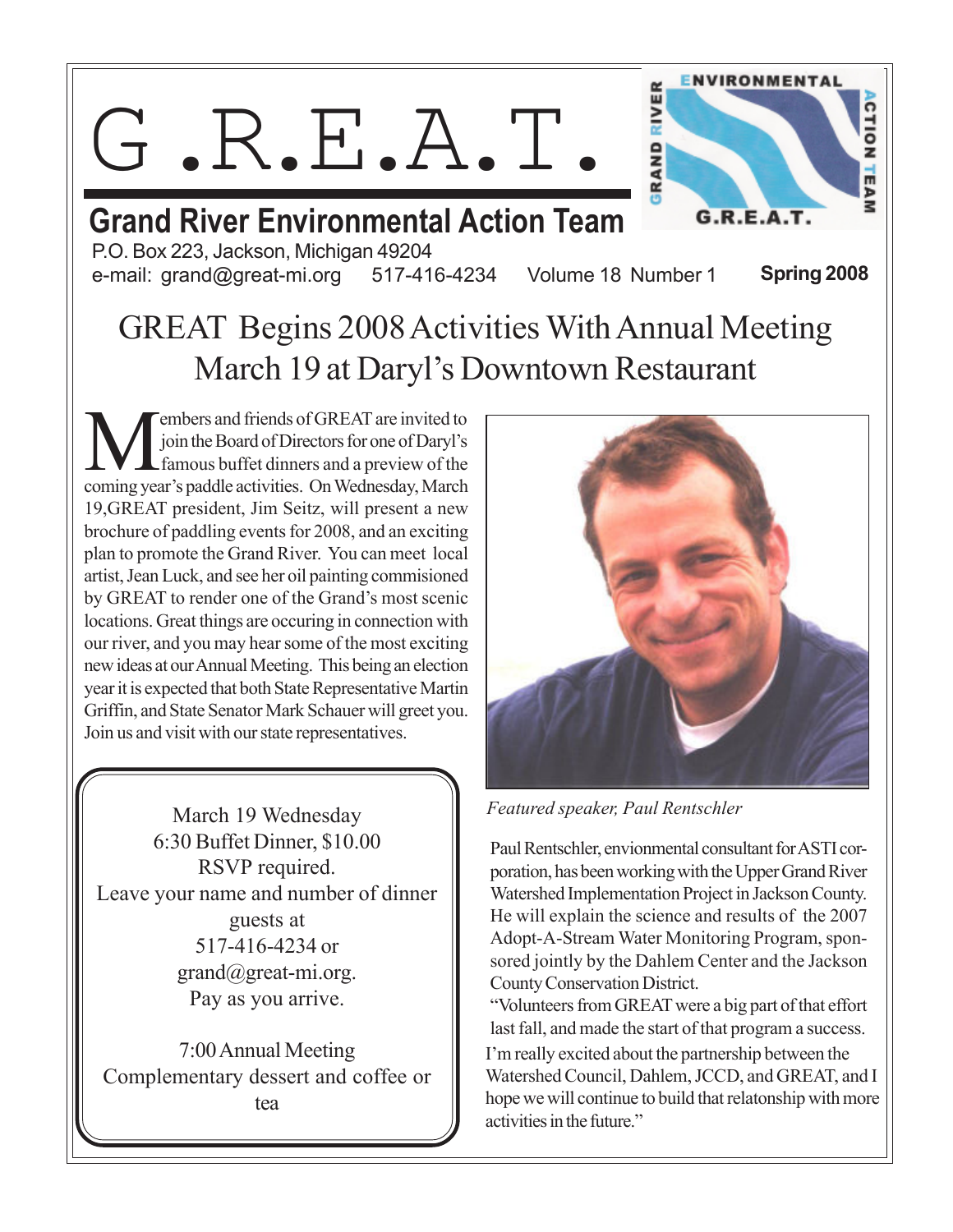## Do We Really Appreciate the Grand River?

Jim Seitz, GREAT President (seitz.jim@gmail.com and  $517787-7492$ )

T he Grand River is the longest river in the State of Michigan. Its headwaters begin in the southern part and eastern parts of Jackson County. Before emptying into Lake Michigan at Grand Haven it travels 260 miles through the major cities of Lansing and Grand Rapids with a watershed draining 5,572 square miles. In the 1920's, because of the pungent smell from industrial and human waste, the city of Jackson covered the river for several downtown blocks. With the smell long gone, the cap was finally removed in the summer of 2000 through the advocacy of GREAT, but has the local public really come to appreciate the "new" river the way we should?

The answer seems to be, not really. Recently while traveling in Washtenaw County, I came across evidence of how Ann Arbor views the Huron River. The Grand Traverse Pie Company (Zeeb Rd and I-94) displays a beautiful large fall picture of the Huron River on the fireplace mantel and a lovely winter river scene in the next room. I was told that a local photographer takes and sells only Huron River pictures. An Ann Arbor flying fishing shop (Jackson Rd.), sells an informative book about fly fishing for smallmouth bass on the Huron River. Do people in Jackson County know the Grand River also has some great smallmouth and northern pike fishing? The Huron River Watershed Council distributes a calendar featuring Huron River pictures. Would people in Jackson County be interested in such a calendar of the Grand?

To test the "waters" of such questions, GREAT has made arrangements with artist Jean Luck to paint a picture of the Grand River. I took her out in late October on a two day paddle of various Grand River locations where the pristine headwaters flow through beautiful wooded areas. I also took her to Vandercook, Browns, Williams, and the Michigan Center chain of lakes which the Grand River both feeds and empties. Jean took hundreds of pictures, many of which could have been used as the subjects of a fine piece of art, but a selection had to be made. The result is a beautiful 42" by 30" oil paining of a fall scene on the Grand River north of Jackson.

#### Promoting Grand River Art

Artist Jean Luck has been commissioned by GREAT to create the oil paintng of the Grand River seen below. Jean was recently honored by the Ella Sharpe Museum along with eleven regional artists. In addition to having her work in several Michigan Hospitals, restaurants, and private homes, Jean has recently sold several paintings to Foote Hospital. You may view Jean's river painting at Economy Art and Framing through February. On March 1, the painting will be moved to Darryl's Downtown Restaurant where you can place a bid on it. The winning bid will be announced at GREAT's annual meeting, March 19.

Artist Jean Luck works on a fall scene of the Grand River that may be seen and bid on at Daryl's Downtown Restaurant during GREAT's annual meeting.



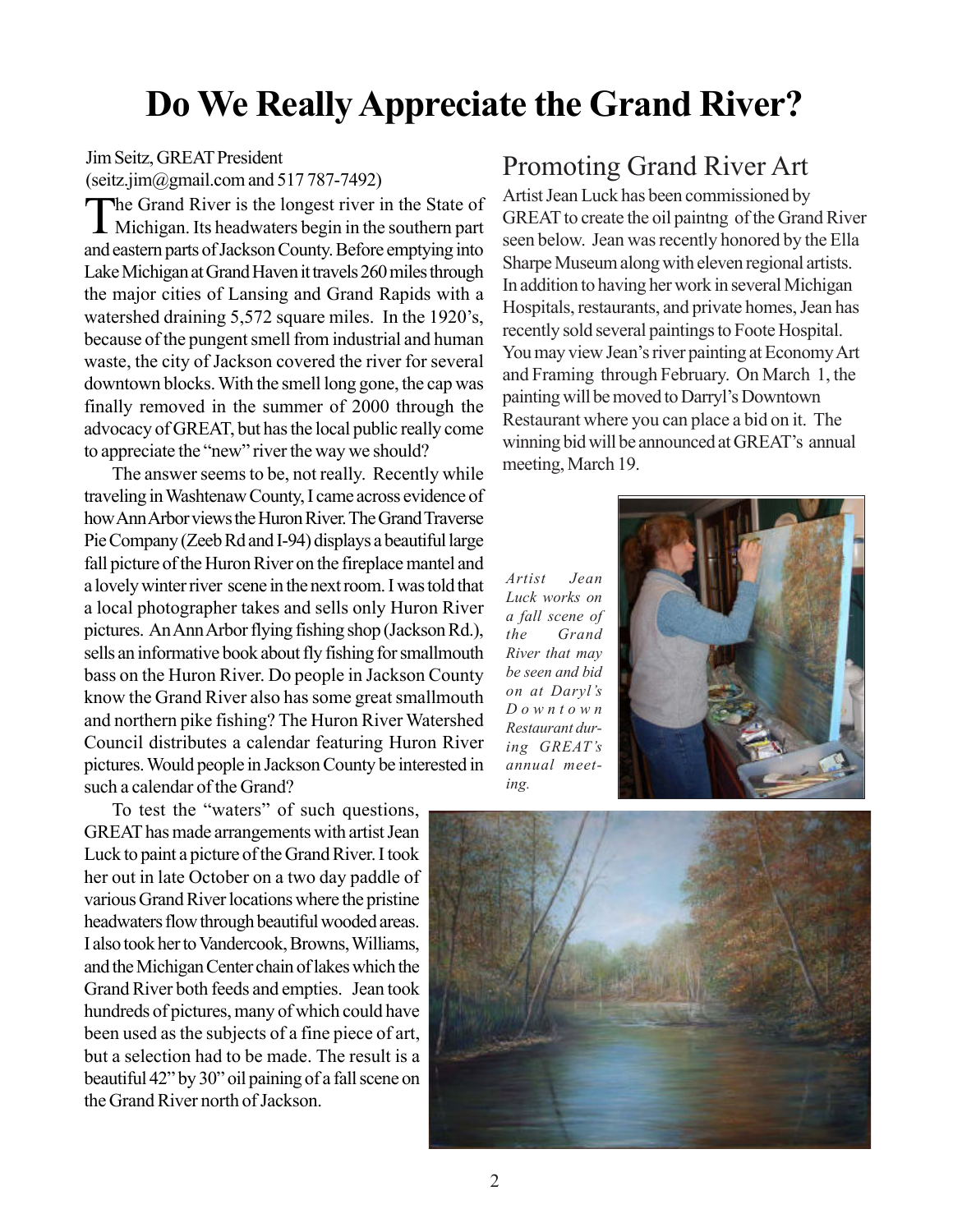## Giving Back in Your Backyard

#### By Jonathan Hoover

backyard habitat, as defined by the National<br>Wildlife Federation, contains (1) food, (2) water<br>rewards can be great; nature can bring a parade of backyard habitat, as defined by the National Wildlife Federation, contains (1) food, (2) water and (3) shelter, for birds and other animals. The thankful creatures to your picture window, and you will have succeeded in replacing some of our county's lost habitat.

It is an all too common experience for us, these days, to drive past an area which is under development. We



The author's 15' pond serves as a home to aquatic creatures while providing drinks for many others

become concerned when wooded areas are transformed into subdivisions or commercial buildings, often with surprising speed. What about the creatures which used to live in those places? How will these abrupt changes affect them?

We can help by viewing our own back yards as potential habitat. Even renters with only a balcony deck can do this on a modest scale.

Food can be offered from feeders, but can also be provided from native trees, shrubs and plants. If a yard is to be landscaped, why not make choices for the benefit of wildlife? As trees or shrubs need replacing in an



A monarch butterfly feeds from the nectar of a butterfly bush blossom.

established yard, why not make a habitat choice?

Countless books are available on this topic; a quick on-line resource is: www.nwf.org/backyard/index.cfm.

Water, according to this National Wildlife Federation website, can be in the form of a birdbath, puddling area, installed pond, or rain garden.

Shelter offers wildlife places to hide in order to feel safe from people, predators and inclement weather, and to raise their offspring. Trees, thickets, brush piles, rocky areas or ponds can be godsends. A little research will quickly provide good choices of landscaping schemes and plantings available from local nurseries.

According to Gary Siegrist, of the Dahlem Center, a backyard habitat demonstration area is being constructed at 7117 S. Jackson Rd. This area will have native plants and local genotypes, as well as bird feeding stations. The Dahlem Center holds habitat workshops. (Ph. 782-3453, www.dahlemcenter.org)

My wife and I, retired teachers, have been amply rewarded for our own efforts, which began about 12 years ago. Thanks to our habitat, which includes a small pond and a brush pile, we have observed Cooper's hawks, Sandhill cranes, raccoons, rabbits, opossums, many species of butterfly and birds such as Baltimore orioles, cedar waxwings, red-bellied woodpeckers, flickers, hummingbirds, bluebirds and juncos.

We all work in your yards; this is one way to make that work more interesting and rewarding. Let's face it; we need animals in our lives and they definitely need us.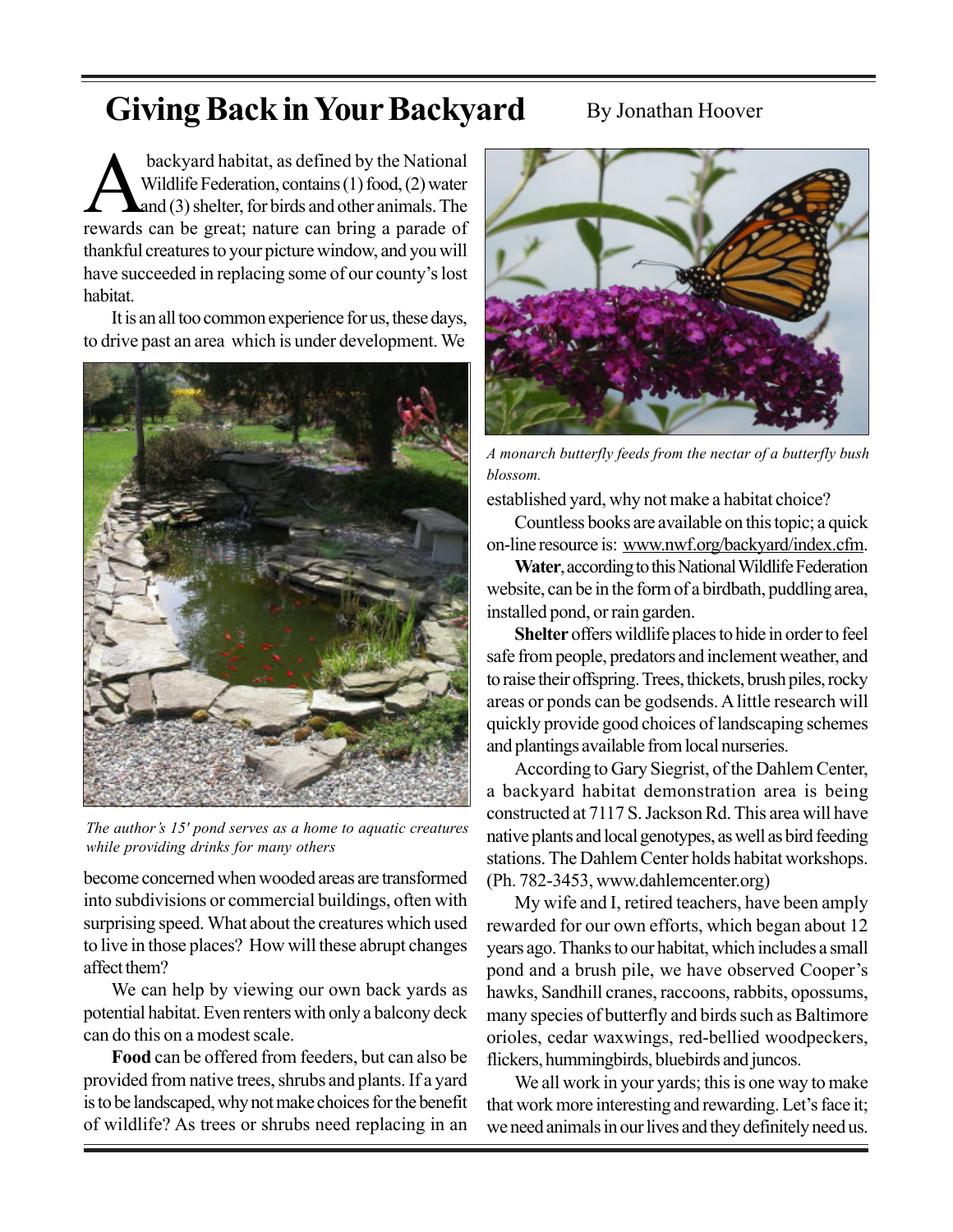# Will You Paddle a Kayak or Canoe?



Roger Stevens, owner of the Sports Connection

Ultimated two of Jackson's best known dealers of paddle craft., The Sports Connection, at 1908 Horton Road, and X Riders, at 3019 E. Michigan Avenue. Our uring the depths of winter, GREAT visited two of Jackson's best known dealers of paddle craft., The Sports Connection, at 1908 Horton mission was to learn from Roger Stevens, owner of the Sports Connection, and Natasha Stearns, manager of X Riders, why customers tend to chose a kayak or a canoe. What we learned was both surprising and informative, and we hope our interviews with these retail experts can help GREAT members better understand the characteristics of both types of watercraft.

The surprises came immediately upon asking Natasha Stearns what the ratio of kayak sales to canoe sales were. Natasha said X Riders has decided not to carry any more canoes for the foreseeable future. 'We had three canoes in stock last year and ended up selling them at cost." Roger Stevens continues to display a variety of brands and models of canoes at the Sports Connection, but he also acknowledges that he sells twenty kayaks for every canoe.

Both Natasha and Roger provided similar reasons for the clear dominance of kayak preference over canoes. A customer can get into a fairly decent kayak for about one third the cost of a canoe. X Rider's lowest priced kayak runs about \$350, though Natasha Stearns believed most of her customers spent about \$500 on their first boat. The Sports Connection's lowest cost kayaks start in the same economical range. Both dealers also carry high-end kayaks made of especially durable materials and with use-specific accessories that can run in the \$2000-\$3000 range.

A second reason today's paddle customers are choosing kayaks over canoes is that they satisfy our desire for individualism. Natasha relates how couples who initially come to their demo paddles at Clark Lake intending to purchase a tandem, or two-person kayak almost invariably end up purchasing two solo kayaks. "It doesn't take couples long to realize that coordinating their effort isn't going to be as easy as they may have thought." Solo kayaks are also usually light enough for most women to manage by themselves, even from car to water.

Roger Stevens offers another catchy saying that helps explain the popularity of kayaks over canoes. "All the thrills without the skills." In even simpler language, anyone can paddle a kayak with little or no instruction. That is not to say instruction is not beneficial and wise, for once out on the water, a pure novice paddler can easily find himself in a dire situation. But when most people try out a kayak for the first time, they usually have no trouble making it go, which is not true of a

Natasha Stearns, manager of X Riders

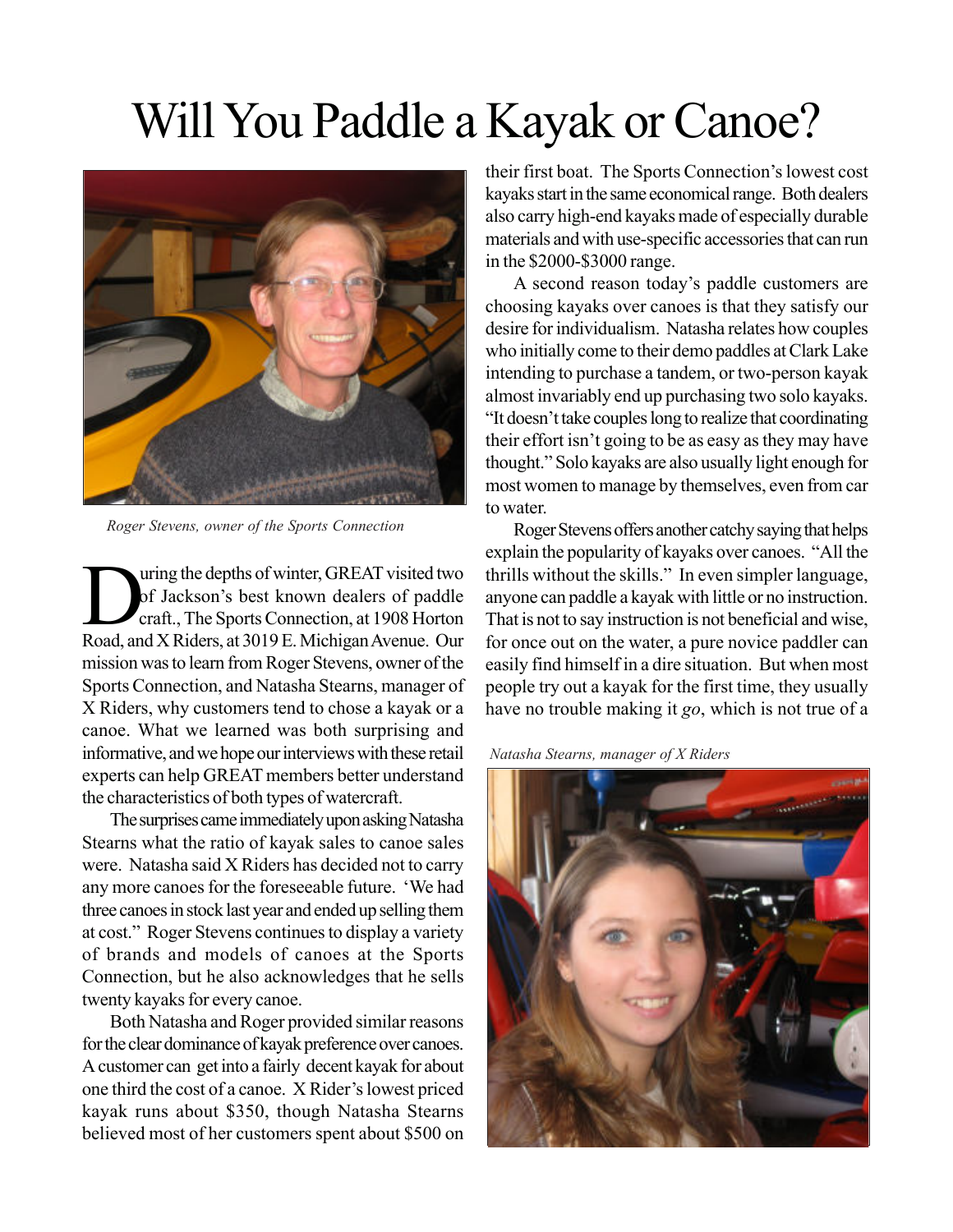## --two Jackson paddle-craft retailers share their insights into the quiet water sports

canoe. Also, because a kayak paddler's bottom is at or below the water line, there is a comforting sense of stability. For those who desire the thrills of running rapids or white water, a closed top kayak with a spray skirt is unequaled.

So, do all these advantages of kayaks over canoes point to the eventual total demise of canoes? "Absolutely not," says Roger Stevens. "Seven of my kayak customers have traded their solo kayaks for solo canoes." Their

major complaint about kayaks was the difficulty of getting out of and back into a kayak while negotiating obstructions like downed trees on a river.

Although both canoes and kayaks can be paddled leisurely on both lakes and rivers, canoes have different characteristics that are preferable in a given set of circumstances. Without question the carrying capacity of a canoe is greater than a kayak of equal size, in fact, the more cargo you load into canoes of certain designs, the more stable they become. For wilderness camping, such as in the Minnesota Boundary Waters, or Upper Michigan's

Looking more like a canoe than the kayaks on the right of the photo, is the open fishing kayak sold by both the Sports Connection and X Riders.

in the bow of a canoe can coordinate his efforts with the stern paddler by using his paddle not only for power but for steering, a canoe can be made twice as maneuverable as you might expect. We made it through the entire stretch without hardly bumping a bank, and I learned a new canoe paddling technique.

If you are contemplating the purchase of a new kayak or canoe, or if you only want to see what is new in the

Sylvania Wilderness, it is hard to beat a canoefor hauling cooking equipment, tents, and sleeping gear.

The customary methods of paddling a canoe, some say, have distinct advantages over paddling a kayak. As a canoe paddler regularly shifts his paddle from the right to the left side of the boat, he also shifts the position of his hands on the paddle, causing the arm, shoulder, and back muscles to perform different functions, thereby causing less repetitive motion strain. In a kayak, the stroke is always essentially the same for both arms.

Some highly skilled canoeists even admire that craft for giving them a lifelong opportunity to hone their paddling skills. " You can always advance your canoe paddling skills in little ways," says Roger Stevens.

paddle boat market, both Natasha and Roger will welcome you to their respective stores and provide you with helpful, honest information. Consider taking advantage also of the product demos X Riders puts on each Tuesday evening 5:30-7:30 during the summer at the east end of Clark Lake. Roger Stevens at The Sports Connection can also arrange a test paddle in any canoe or kayak that interests you.

A recent paddle on the headwaters of the Grand River with my son-in-law, Tom, illustrated this possibility to me. Tom, being by far the younger, was gracious enough to allow me the stern position which is the steering position in a canoe. This headwaters stretch of the Grand has many sharp turns exceeding 90 degrees, and I expected to have trouble negotiating my seventeen foot Sawyer conoe through these spots until I recognized Tom applying his skills of bow ruddering. If the paddler

#### By Bryon Ennis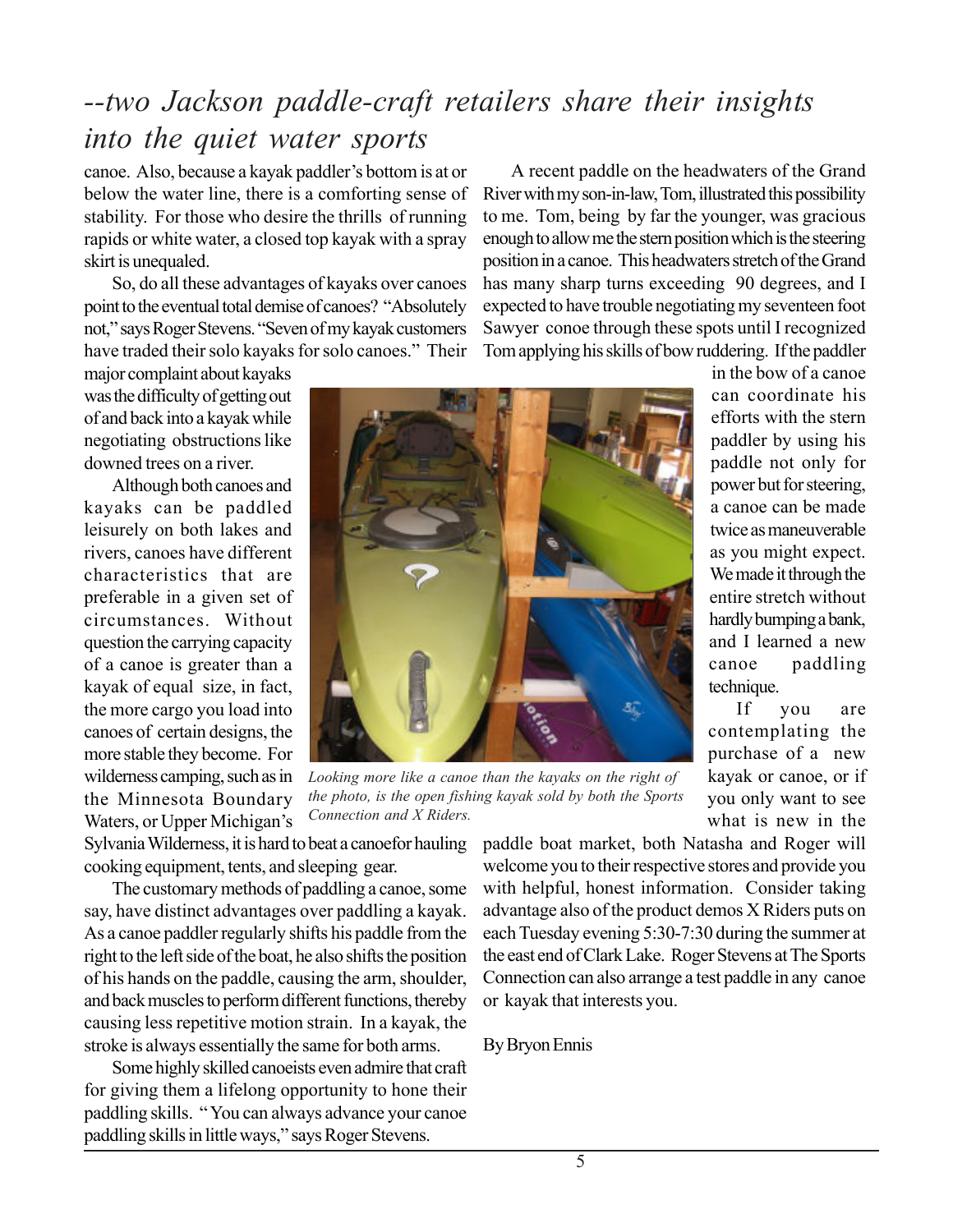## John Hand—Still a Committed Conservationist



The original barn, built by Frederick Kennedy who homesteaded the farm during Martin Van Buren's presidency and became one of Michigan's first legislators, graces the landscape.

In early 2005 both John and Nancy Hand were ready<br>to take seats on the GREAT Board of Directors,<br>when Nancy unexpectedly died. John, committed<br>conservationist that he was, accepted a two-year term, n early 2005 both John and Nancy Hand were ready to take seats on the GREAT Board of Directors, when Nancy unexpectedly died. John, committed partly to honor Nancy's devotion to environmental efforts. Though John did carry out his full two-year term on the GREAT board, much of his time away from his work as a licensed psychologist was spent maintaining the horses, cats, dogs and gardens, which had previously been under Nancy's care on their 86-acre Bibbins Lake Farm.

John and Nancy had been pursuing conservation easement on their land with the Washtenaw Land Trust. Ironically, the final draft of the easement arrived in the mail the day after Nancy's death. Now an added concern for John was the many estate issues that had to be settled before the land conservancy could be finalized.

Two years have passed since Nancy's death. John has developed his own routine of care for the many animals that Nancy had taken in as strays, filling the bird feeders surrounding the house and maintaining Nancy's gardens The conservation easement to protect the land is in place, and John is slowly recovering his equilibrium and his health. John finds philosophical wisdom in taking the long view of life and our existence on earth. "Perpetuity is about what has been and what will be. Our lives, our individual existences don't compare on the scale of time."

John appears to take great comfort in the knowledge that this parcel of land and Bibbins Lake are under perpetual protection from man's encroachment. "Trees will grow, trees will fall, other things will grow. There could be fires or other calamities, but nature will have the opportunity for renewal." The farm will eventually pass on to new owners, but whoever purchases it in the decades, hopefully in the centuries to come will be bound by the stipulations of the conservation easement.

With these documents in place, John has been able to return some of his attention back to the environmental organizations whose honors and citations line the walls of his office. One of those organizations is GREAT, and we are pleased to welcome his support to carry our mission to the public.

Property owners who are interested in learning more about conservation options are encouraged to contact the Land Trust at info@washtenawlandtrust.org or 734- 302-LAND(5263).

An historic stone wall lends a sense of permanence to the Bibbins Lake farm.

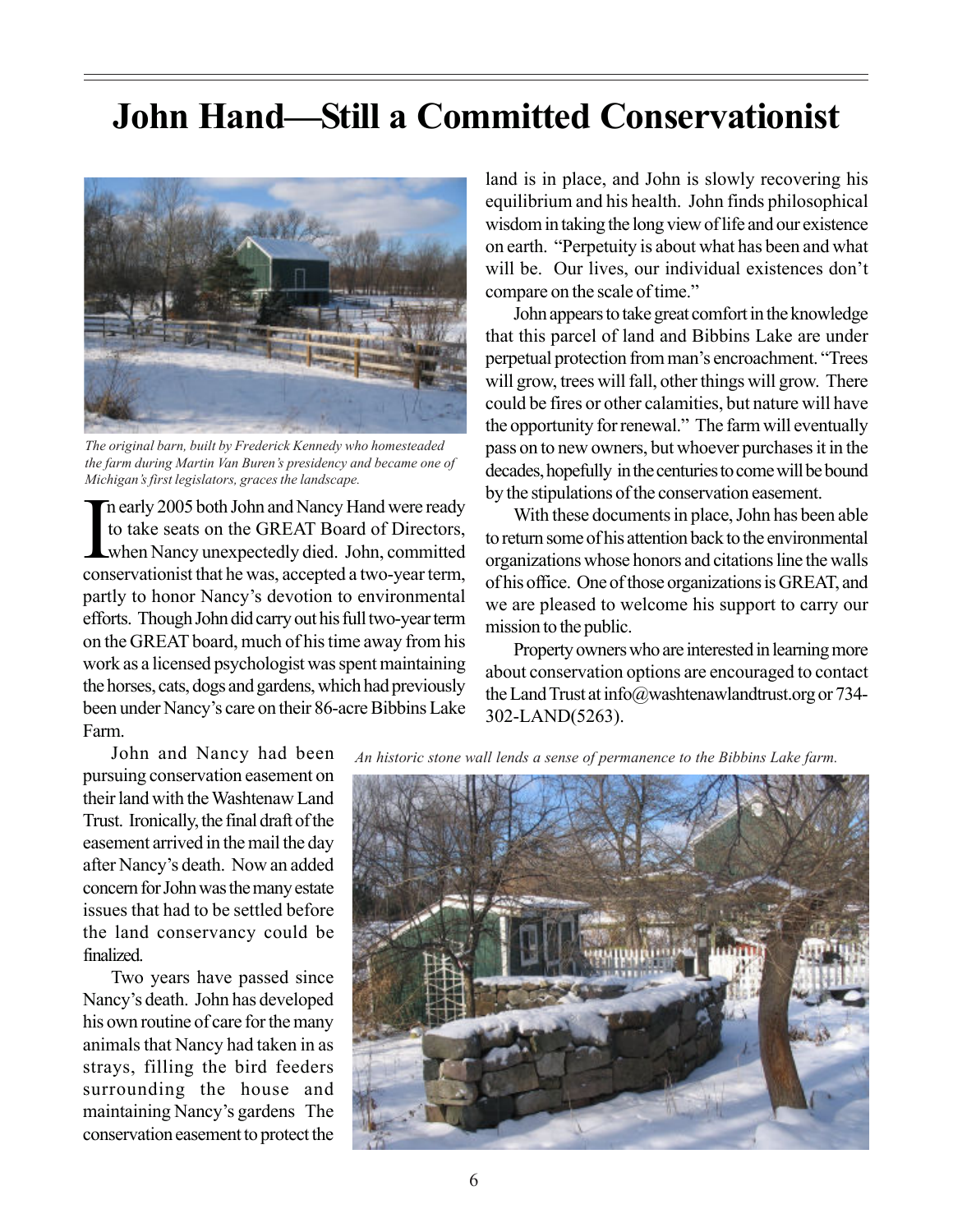#### Ada Township Pays Large Price to Protect Small Grand River Parcel

A ccording to a report in the December 3, Grand<br>Rapids Press, Ada Township has agreed to pay ccording to a report in the December 3, Grand Michigan Legislator, Kevin Green, \$329,000 for a 6.87 acre parcel of land along the Grand River. The controversial deal, approved by the Ada Township Board of Trustees on a 4-3 vote, allowed Ada to block Green's plans to erect a billboard on a wedge of wooded land between M-21 and the Grand River.

Green purchased the parcel in May 2007 for \$67,000, and though Ada township records show the land was valued at \$16,600 for tax purposes, Green claimed that income from the billboard could have produced \$50,000-\$60,000 dollars a year, hence the final negotiated price. \$150,000 of the purchase price will come from the township's "open space" fund, approved by voters to preserve open land. The remaining \$179,000 will come from Ada Township's general fund.

#### Sometimes the Great **Conflagrations**

By Mary Oliver

Sometimes the Great Conflagrations make no sound. They come, softer than a paw on snow, they come shapeless as heat.

The greed that fuels them is so far away. Who can make sense of it. who dwells in the imperiled distance? He who has eyes to see, let him look.

In the Arctic spring, in the Arctic night, the white bear is hard hit now, and not a gun in sight.

From On Earth Magazine National Resources Defense Council

### Great Lakes Paddlers Offers Plan for Shuttle Etiquette

Many of GREAT's paddle outings require cars to be shuttled from the put-in spot on a river to the take-out. Sandie Schulze, in the Winter GLP issue of Eddy Lines, offers the following suggestions for safe, low stress shuttling of cars for river paddle outings.

SHUTTLE ETIQUETTE: If you are the lead driver in a shuttle, speak to every person who will be following you so that you will all leave at the same time. As the lead driver, keep an eye on your rear view mirror.

If you see someone who is not familiar with the route drop out of your line of vision, slow down and pull over at the next safe spot and wait until they've caught up to you. If you are going to pull off the road, give a turn signal in advance so the drivers immediately behind you know you are going to pull over. It is your responsibility as the lead driver to make sure that everyone makes it to the destination without being left behind or getting a ticket trying to catch up.

If there are any problems, advise the drivers to flash their lights and you will pull the entire group over and solve the issue. Something to consider: There is no reason for high anxiety about having to leave one's vehicle at the put in. There will always be someone who has to take the shuttle driver back to their vehicle at the put-in.

### Great Lakes Basin Water Compact Making Slow Progress

From the Great Lakes Aquatic Habitat Newsletter

Considering how important to Michigan the Great<br>Lakes are, one would expect our state to be out **Nonsidering how important to Michigan the Great** front in ratification of the Compact to keep Great Lakes water from being exported out of the basin. However Minnesota and Illinois legislatures have already endorsed it and New York is about to. For updates on the progress of the Compact through the Michigan Legislature go to www.greatlakesgreatmichigan.org. A note to your state representative and state senator might help move it along also.